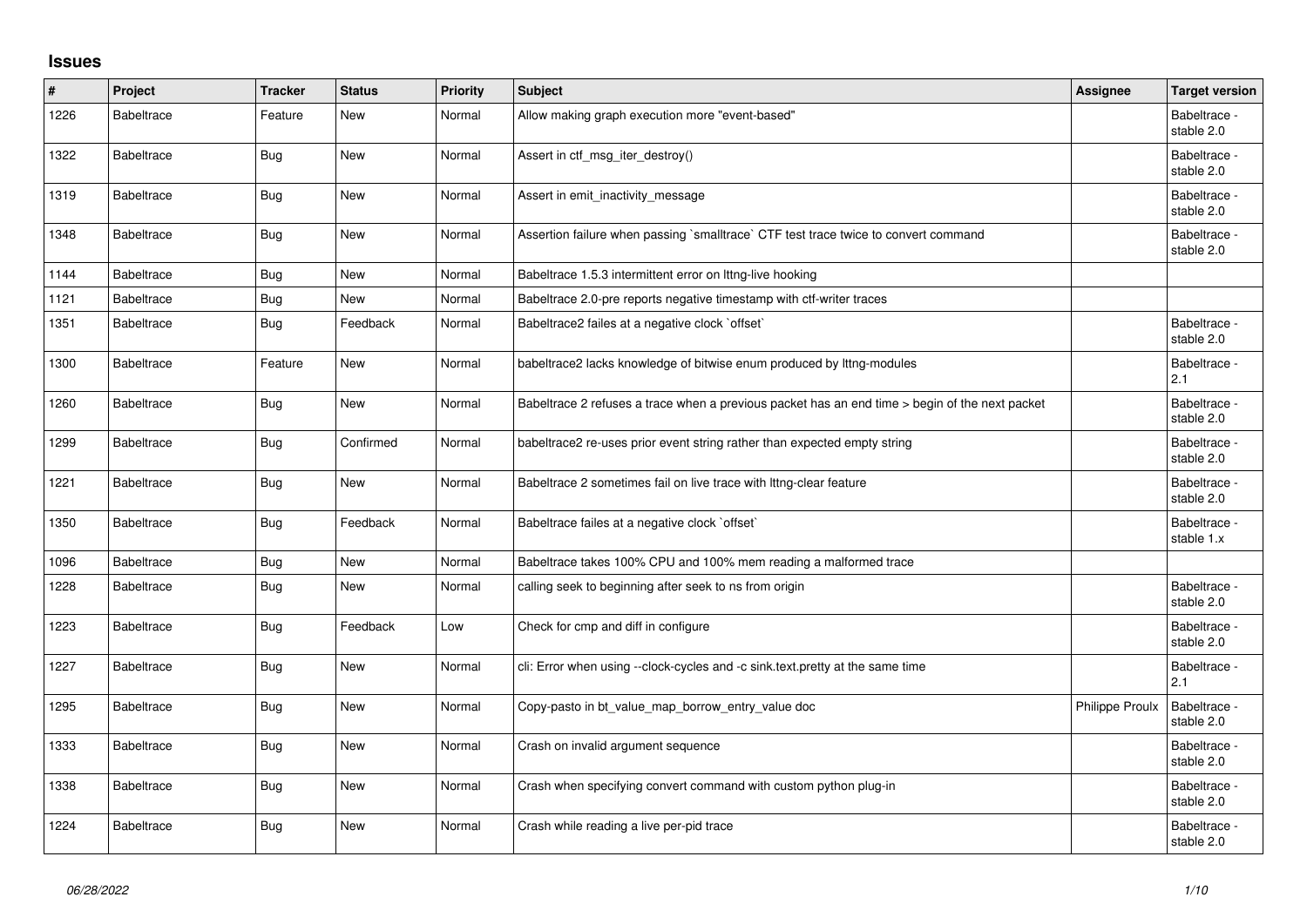| $\#$ | Project           | <b>Tracker</b> | <b>Status</b> | <b>Priority</b> | Subject                                                                                                                                                  | Assignee               | <b>Target version</b>      |
|------|-------------------|----------------|---------------|-----------------|----------------------------------------------------------------------------------------------------------------------------------------------------------|------------------------|----------------------------|
| 1168 | <b>Babeltrace</b> | Bug            | Feedback      | Normal          | CTF for a user-plugged clock assumes that "offset" is unsigned, but a negative value can happen<br>and will result in unparsable metadata getting stored |                        |                            |
| 1289 | <b>Babeltrace</b> | Bug            | New           | Normal          | docs: document that the "notext" flag is required to build out of tree plug-ins when linking with<br>LLVM's Id                                           | Philippe Proulx        | Babeltrace -<br>2.1        |
| 1220 | <b>Babeltrace</b> | Bug            | New           | Normal          | filter.utils.trimmer component does not support streams without packets                                                                                  |                        |                            |
| 1230 | <b>Babeltrace</b> | Bug            | New           | Normal          | flt.utils.trimmer: local time can be nonexistent or ambiguous with DST                                                                                   |                        | Babeltrace -<br>2.1        |
| 1229 | <b>Babeltrace</b> | Bug            | New           | Normal          | flt.utils.trimmer: with no date, beginning time cannot be greater than end time                                                                          |                        | Babeltrace -<br>2.1        |
| 1278 | <b>Babeltrace</b> | Bug            | Feedback      | Normal          | 'Graph failed to complete successfully" error                                                                                                            |                        | Babeltrace -<br>stable 2.0 |
| 1259 | <b>Babeltrace</b> | Bug            | New           | Normal          | improved to description/usecases for streams and packets.                                                                                                |                        | Babeltrace -<br>stable 2.0 |
| 1336 | <b>Babeltrace</b> | Feature        | New           | Normal          | Improve usability of error messages                                                                                                                      | <b>Philippe Proulx</b> | Babeltrace -<br>stable 2.0 |
| 1138 | <b>Babeltrace</b> | <b>Bug</b>     | New           | Normal          | Live session listing return malformed url                                                                                                                |                        |                            |
| 1233 | <b>Babeltrace</b> | Feature        | New           | Normal          | Python: Add __str__ to Message types, and perhaps other types                                                                                            |                        | Babeltrace -<br>2.1        |
| 1334 | <b>Babeltrace</b> | Bug            | New           | Normal          | Python component class memory leak                                                                                                                       |                        | Babeltrace -<br>stable 2.0 |
| 1321 | <b>Babeltrace</b> | Bug            | New           | Normal          | Segfault in bfcr_unsigned_int_cb()                                                                                                                       |                        | Babeltrace -<br>stable 2.0 |
| 1258 | <b>Babeltrace</b> | Bug            | New           | Normal          | Segmentation fault when running with --debug                                                                                                             |                        | Babeltrace -<br>stable 2.0 |
| 1236 | <b>Babeltrace</b> | <b>Bug</b>     | New           | Normal          | SIGTRAP in glib found during fuzzing                                                                                                                     |                        | Babeltrace -<br>stable 2.0 |
| 1346 | <b>Babeltrace</b> | <b>Bug</b>     | New           | Normal          | sink.ctf.fs: Assertion failure while encoding length FC of dynamic array FC embedded within a static<br>array FC                                         |                        | Babeltrace -<br>stable 2.0 |
| 1282 | <b>Babeltrace</b> | Bug            | New           | Normal          | src.ctf.fs' accepts the same input twice                                                                                                                 |                        | Babeltrace -<br>stable 2.0 |
| 1232 | <b>Babeltrace</b> | Bug            | New           | Normal          | src.ctf.fs: variant option names without their tag equivalent are accepted, but the decoding process<br>asserts                                          |                        | Babeltrace -<br>2.1        |
| 1222 | <b>Babeltrace</b> | Bug            | New           | Normal          | src.ctf.lttng-live: reading two per-pid traces does not emit messages                                                                                    |                        | Babeltrace -<br>stable 2.0 |
| 1225 | <b>Babeltrace</b> | <b>Bug</b>     | On pause      | Normal          | src.ctf.lttng-live: `sessions` query error reporting                                                                                                     |                        | Babeltrace -<br>stable 2.0 |
| 1234 | Babeltrace        | <b>Bug</b>     | Feedback      | Low             | src.text.dmesg: some kernel ring buffer lines can be wrongly sorted by time, leading to a muxer<br>error                                                 |                        | Babeltrace -<br>stable 2.0 |
| 1277 | Babeltrace        | <b>Bug</b>     | Confirmed     | Normal          | The `ctf` plugin does not support a negative TSDL clock class `offset` attribute                                                                         |                        | Babeltrace -<br>stable 2.0 |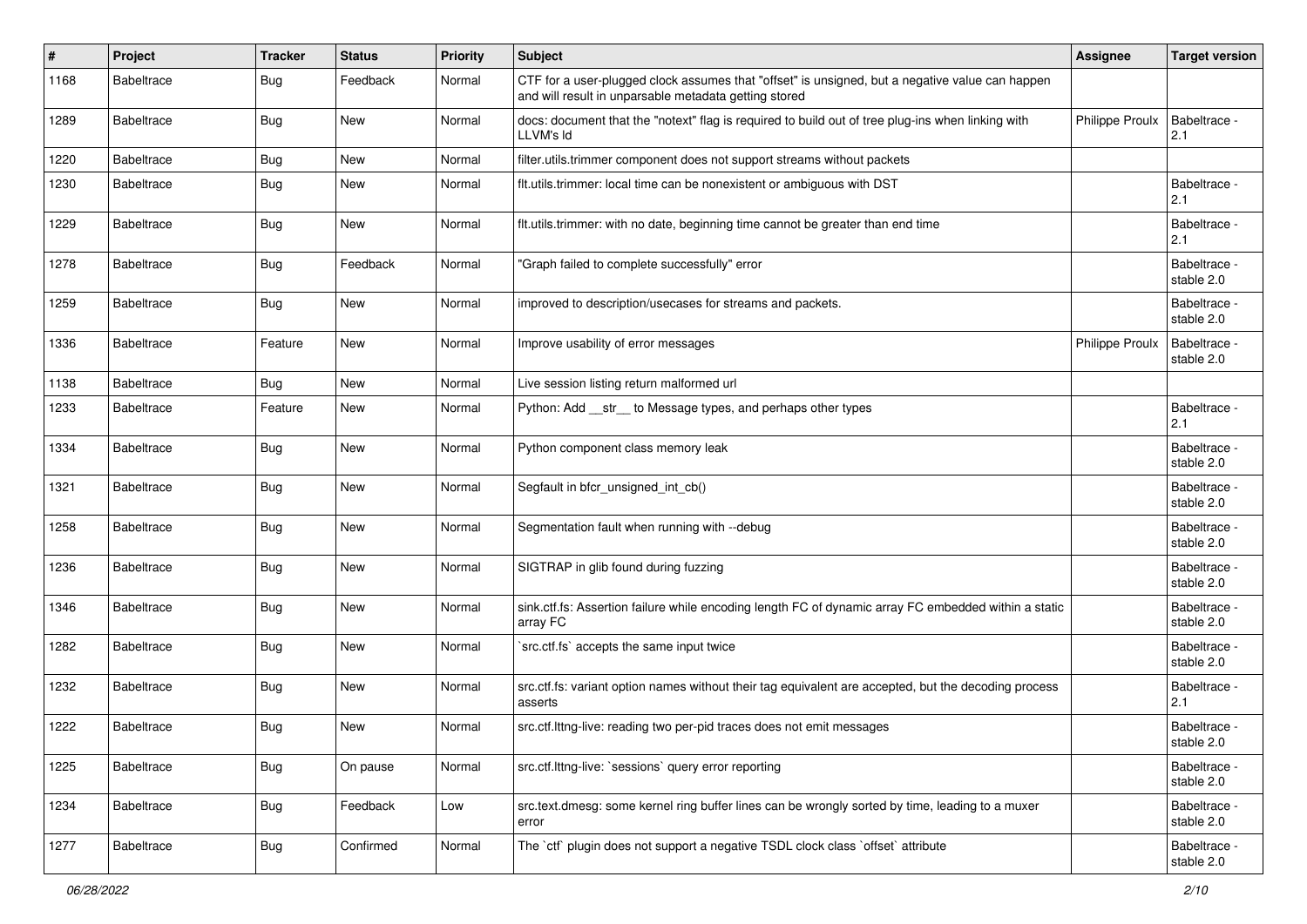| $\pmb{\#}$ | Project                    | Tracker    | <b>Status</b> | <b>Priority</b> | Subject                                                                                   | Assignee                   | <b>Target version</b>      |
|------------|----------------------------|------------|---------------|-----------------|-------------------------------------------------------------------------------------------|----------------------------|----------------------------|
| 1254       | <b>Babeltrace</b>          | Bug        | New           | Normal          | Trace with non-monotonic clocks make babeltrace2 abort                                    |                            | Babeltrace -<br>stable 2.0 |
| 1293       | <b>Babeltrace</b>          | Bug        | New           | Normal          | Use after free in sink.ctf.fs finalize                                                    |                            | Babeltrace -<br>stable 2.0 |
| 1045       | <b>Babeltrace</b>          | Feature    | New           | Normal          | Wire up debug info on lttng_ust_cyg_profile event fields                                  |                            |                            |
| 1164       | <b>Babeltrace</b>          | Feature    | New           | Normal          | Write a plugin to anonymize traces                                                        |                            |                            |
| 262        | <b>Common Trace Format</b> | <b>Bug</b> | <b>New</b>    | Normal          | Be clearer about fields of headers and contexts                                           |                            |                            |
| 888        | <b>Common Trace Format</b> | Bug        | New           | Normal          | BE vs LE bitfield packing is not easy to understand + undefined behaviour for mixed BE/LE |                            |                            |
| 254        | <b>Common Trace Format</b> | <b>Bug</b> | New           | Normal          | No specified charset for metadata packets payload                                         |                            |                            |
| 265        | <b>Common Trace Format</b> | Bug        | New           | Normal          | Specify where exactly the event ID must be in the header                                  |                            |                            |
| 1208       | LTTng                      | Bug        | Feedback      | Normal          | 2.11 relayd in live mode attach window changed                                            |                            |                            |
| 990        | LTTng                      | Feature    | Confirmed     | Low             | Additional make check targets                                                             | Jonathan<br>Rajotte Julien | 2.9                        |
| 1268       | LTTng                      | Feature    | New           | Normal          | Adopting a Vulnerability Disclosure Policy for our projects                               | Jérémie<br>Galarneau       |                            |
| 937        | LTTng                      | <b>Bug</b> | New           | Normal          | Babeltrace failure in live mode                                                           |                            |                            |
| 1030       | LTTng                      | Bug        | Confirmed     | Normal          | Ci: unit test are not running for stable v2.8 and greater                                 |                            |                            |
| 1347       | LTTng                      | Feature    | New           | Low             | Codename for 2.14                                                                         |                            | 2.14                       |
| 1288       | LTTng                      | Feature    | New           | Low             | Combine all per-cpu shm areas for a channel into a single file                            |                            |                            |
| 1269       | LTTng                      | Feature    | New           | Normal          | Document clearly the versioning scheme of lttng-projects.                                 | Jérémie<br>Galarneau       |                            |
| 1177       | LTTng                      | Bug        | Confirmed     | Normal          | Document --pidfile of lttng-sessiond executable                                           | Jonathan<br>Rajotte Julien | 2.11                       |
| 1060       | LTTng                      | <b>Bug</b> | Confirmed     | Low             | Document the extra reading subbuffer always allocated                                     |                            | Wishlist                   |
| 1038       | LTTng                      | Bug        | New           | Normal          | Enabling all events for the JUL domain, while having disabled events                      |                            |                            |
| 211        | LTTng                      | Feature    | New           | Normal          | <b>Environment vars</b>                                                                   |                            | Wishlist                   |
| 989        | LTTng                      | <b>Bug</b> | Feedback      | Normal          | Error code correction for list_lttng_ust_global_events() and list_lttng_kernel_events()   |                            |                            |
| 1023       | LTTng                      | <b>Bug</b> | Confirmed     | Normal          | Error message on enabling event/all event for -j/-l/-p                                    |                            | 2.9                        |
| 1073       | LTTng                      | Bug        | New           | Normal          | Filtering test cases failing                                                              |                            |                            |
| 981        | LTTng                      | Feature    | New           | Normal          | Handle the flush of the last subbuffer                                                    |                            |                            |
| 969        | LTTng                      | <b>Bug</b> | New           | Normal          | It is not possible to only enable/disable events with "*' in their names                  |                            |                            |
| 967        | LTTng                      | <b>Bug</b> | New           | Normal          | It is possible to enable two events having two different types but sharing the same name  |                            |                            |
| 1315       | LTTng                      | Bug        | Feedback      | Normal          | Kernel panics after `pkill lttng`; root session daemon has active triggers                | Francis<br>Deslauriers     |                            |
| 1305       | LTTng                      | <b>Bug</b> | New           | Normal          | Kernel test hang                                                                          |                            | 2.12                       |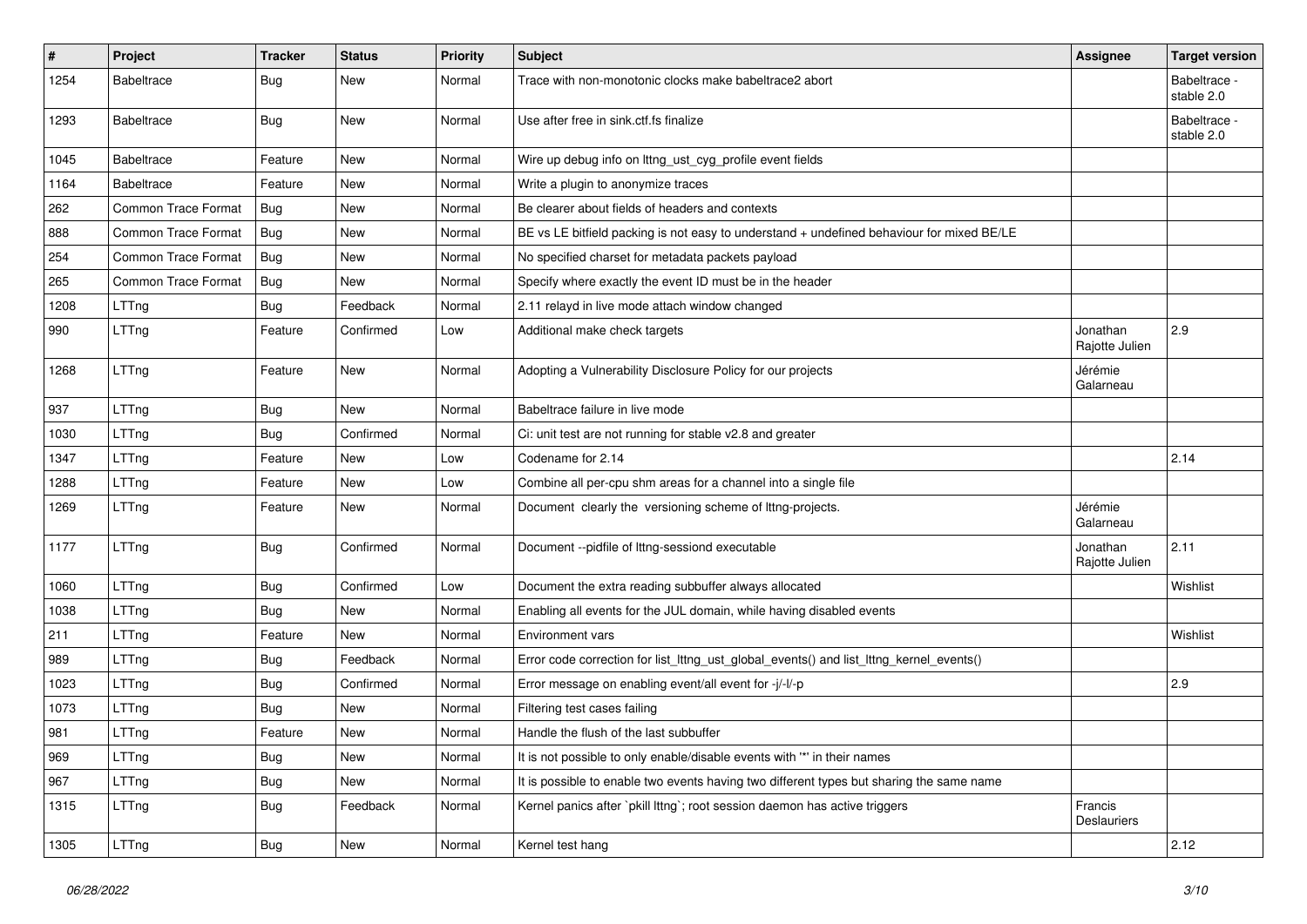| $\sharp$ | Project       | <b>Tracker</b> | <b>Status</b> | <b>Priority</b> | Subject                                                                                                            | <b>Assignee</b>               | <b>Target version</b> |
|----------|---------------|----------------|---------------|-----------------|--------------------------------------------------------------------------------------------------------------------|-------------------------------|-----------------------|
| 1034     | LTTng         | Bug            | Confirmed     | Normal          | KPROBE & KREPROBE support for saved/loaded sessions is not working                                                 |                               | 2.9                   |
| 1146     | LTTng         | Bug            | New           | Normal          | LD_PRELOAD applications using lttng-ust-pthread                                                                    |                               |                       |
| 1298     | LTTng         | Bug            | On pause      | Normal          | LTTng build reprudibility for OE-core (yocto)                                                                      |                               |                       |
| 968      | LTTng         | Feature        | Feedback      | High            | Ittng-modules kernel and user callstack context                                                                    | Mathieu<br>Desnoyers          | 2.9                   |
| 946      | LTTng         | Bug            | New           | Normal          | LTTng trace splice size could be opitimized                                                                        |                               |                       |
| 1343     | LTTng         | Bug            | New           | Normal          | Notifications tests hangs during OE/yocto.                                                                         |                               |                       |
| 945      | LTTng         | <b>Bug</b>     | Feedback      | Normal          | Running cyclictest with Ittng                                                                                      |                               |                       |
| 934      | LTTng         | Bug            | Confirmed     | Normal          | Session in snapshot mode does not indicate a path when listed                                                      |                               | 2.6                   |
| 1207     | LTTng         | <b>Bug</b>     | Confirmed     | Normal          | Tools 2.11 fails on destroy for lttng-modules 2.9                                                                  |                               |                       |
| 1209     | LTTng         | Bug            | New           | Normal          | Tracking a PID after start of session result in error on Ittng-sessiond                                            |                               |                       |
| 1195     | LTTng         | <b>Bug</b>     | Feedback      | Normal          | Userspace tracing issue                                                                                            |                               |                       |
| 1192     | LTTng         | <b>Bug</b>     | New           | Normal          | Web documentation improvement: describe use of CREATE_TRACE_POINTS for lttng-ust<br>instrumentation                |                               |                       |
| 601      | LTTng-modules | Feature        | New           | Normal          | Add session to metadata environment                                                                                |                               |                       |
| 962      | LTTng-modules | Feature        | New           | Low             | add x86 exceptions.h and irq_vectors.h instrumentation (and mpx.h)                                                 | Mathieu<br>Desnoyers          | Wishlist              |
| 584      | LTTng-modules | Feature        | New           | Normal          | Confusing error message when trying to enable a non existant tracepoint                                            |                               |                       |
| 347      | LTTng-modules | Feature        | New           | Normal          | dump process hostname                                                                                              |                               |                       |
| 396      | LTTng-modules | Feature        | New           | Normal          | Enable channel after start session                                                                                 |                               |                       |
| 743      | LTTng-modules | Feature        | New           | Normal          | Enable channel *after* tracing has started                                                                         |                               |                       |
| 938      | LTTng-modules | <b>Bug</b>     | Confirmed     | Normal          | Enabling two events with same name but not the same event type cause no warning and does not<br>behave as expected |                               | 2.10                  |
| 950      | LTTng-modules | Feature        | New           | Normal          | Exclude specific kernel events when enabling all of them                                                           | Francis<br><b>Deslauriers</b> | Wishlist              |
| 975      | LTTng-modules | <b>Bug</b>     | Confirmed     | Normal          | execve compat syscall exit syscall value issue                                                                     | Mathieu<br>Desnovers          |                       |
| 1039     | LTTng-modules | Feature        | New           | Normal          | Generate an event when Perf takes a sample                                                                         |                               |                       |
| 964      | LTTng-modules | Feature        | New           | High            | Implement support for persistent memory buffers                                                                    | Mathieu<br>Desnoyers          | Wishlist              |
| 963      | LTTng-modules | Feature        | New           | High            | Implement user-space stack dump context                                                                            | Mathieu<br>Desnoyers          | Wishlist              |
| 439      | LTTng-modules | Feature        | New           | Normal          | LTTng kernel tracepoint documentation                                                                              |                               |                       |
| 1261     | LTTng-modules | Bug            | New           | Normal          | Missing filename field on first openat() syscall                                                                   |                               |                       |
| 1061     | LTTng-modules | Feature        | New           | Normal          | New btrfs events should be added to lttng-modules instrumentation                                                  |                               |                       |
| 1264     | LTTng-modules | Feature        | New           | Low             | NOHZ support for lib ring buffer                                                                                   |                               |                       |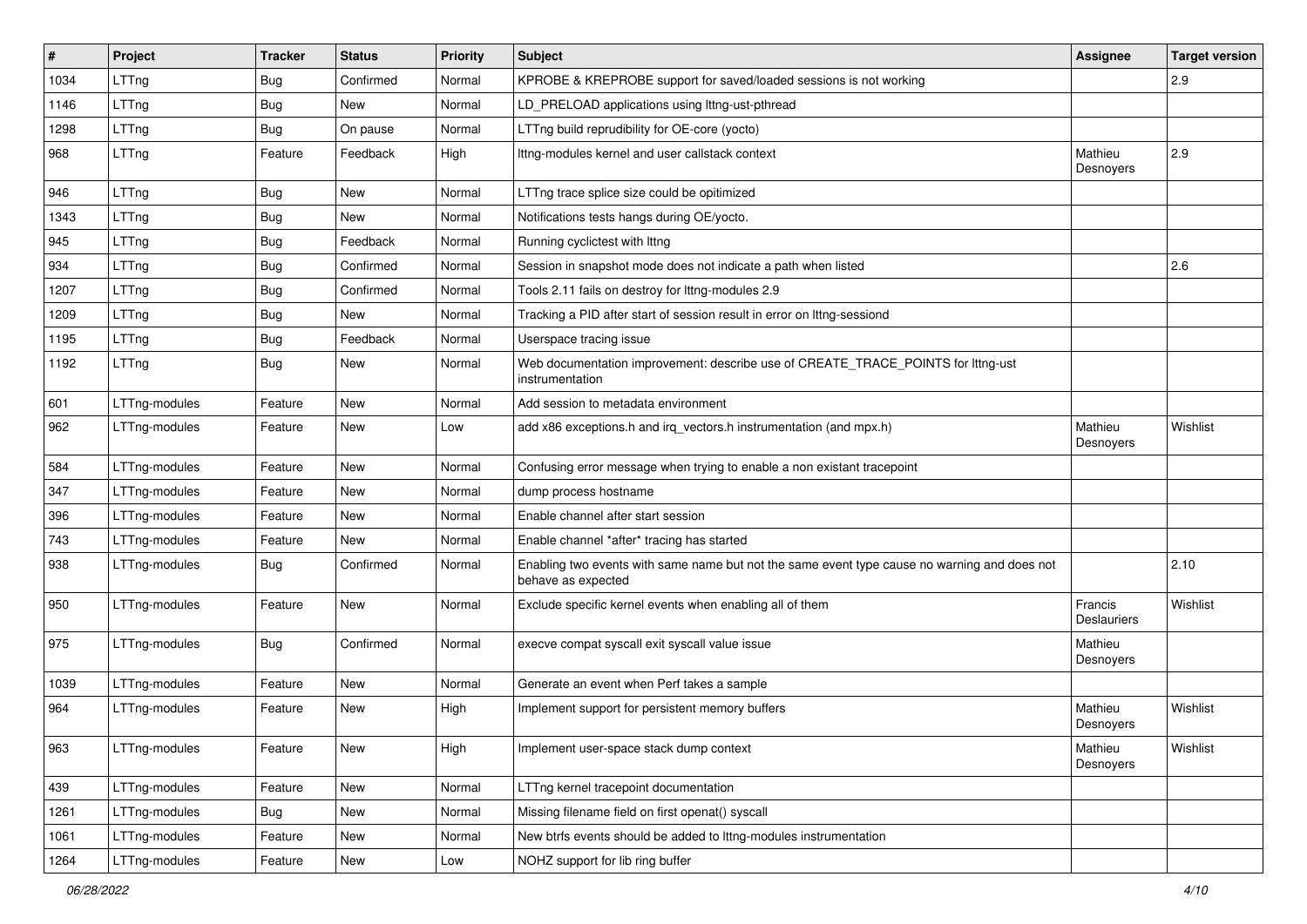| $\vert$ # | Project       | <b>Tracker</b> | <b>Status</b> | Priority | <b>Subject</b>                                                                                                             | <b>Assignee</b>            | <b>Target version</b> |
|-----------|---------------|----------------|---------------|----------|----------------------------------------------------------------------------------------------------------------------------|----------------------------|-----------------------|
| 1345      | LTTng-modules | <b>Bug</b>     | New           | Normal   | NULL pointer dereference when adding perf:cpu:cache-misses context                                                         |                            |                       |
| 1157      | LTTng-modules | <b>Bug</b>     | New           | Normal   | Re-enable LTTng lock_* tracepoints                                                                                         |                            |                       |
| 1263      | LTTng-modules | Feature        | New           | Low      | Re-integrate sample modules from libringbuffer into Ittng-modules                                                          |                            |                       |
| 1175      | LTTng-modules | Feature        | New           | Normal   | Resolving the name of memory barrier system call                                                                           |                            |                       |
| 999       | LTTng-modules | Feature        | New           | Low      | Support mmap for metadata channel                                                                                          |                            |                       |
| 336       | LTTng-modules | Feature        | New           | Low      | Support splice() for partial pages                                                                                         |                            |                       |
| 782       | LTTng-modules | Feature        | New           | Normal   | Syscalls extractor improvements                                                                                            | Jonathan<br>Rajotte Julien |                       |
| 1265      | LTTng-modules | Feature        | New           | Low      | Turn lttng-probes.c probe_list into a hash table                                                                           |                            |                       |
| 1067      | LTTng-modules | Feature        | New           | Normal   | Update writeback instrumentation for newer kernels                                                                         |                            | Wishlist              |
| 961       | LTTng-tools   | Feature        | New           | Normal   | Add additional criteria to disable-event                                                                                   |                            | 2.9                   |
| 1349      | LTTng-tools   | Feature        | New           | Low      | Add '--all' to lttng start                                                                                                 |                            |                       |
| 286       | LTTng-tools   | Feature        | Confirmed     | Normal   | Add a -- logfile option (or log through Syslog)                                                                            |                            | Wishlist              |
| 960       | LTTng-tools   | Feature        | New           | Normal   | Add a -m /--matching argument to enable-event                                                                              |                            | Wishlist              |
| 555       | LTTng-tools   | Feature        | Confirmed     | Normal   | add-context --help lists perf fields even when the machine has no generic registers at all                                 |                            | Wishlist              |
| 797       | LTTng-tools   | <b>Bug</b>     | Feedback      | Normal   | Add more test for epoll in configure                                                                                       |                            | Wishlist              |
| 1066      | LTTng-tools   | Feature        | New           | Low      | Add option for lttng-destroy to delete the trace folder                                                                    |                            | Wishlist              |
| 1126      | LTTng-tools   | Feature        | Feedback      | Normal   | Analyse and refactor interaction based on pipe and converge toward a solution that will result in a<br>convergence in code |                            | Refactoring           |
| 558       | LTTng-tools   | Feature        | Confirmed     | Normal   | Apply fd accounting technique from sessiond to consumerd                                                                   |                            | Wishlist              |
| 1329      | LTTng-tools   | <b>Bug</b>     | New           | Normal   | Assert in lttng-consumerd: consumer.c:lttng_consumer_rotate_channel()                                                      |                            |                       |
| 1302      | LTTng-tools   | <b>Bug</b>     | New           | Normal   | Bad handling of invalid saved session files                                                                                |                            |                       |
| 822       | LTTng-tools   | <b>Bug</b>     | Confirmed     | Low      | bash-completion sometimes completes too much                                                                               | Simon Marchi               | Wishlist              |
| 270       | LTTng-tools   | Feature        | Confirmed     | Low      | Be able to choose session by number in Ittng list command                                                                  |                            | Wishlist              |
| 894       | LTTng-tools   | Feature        | Confirmed     | Normal   | Cannot enable channel for JUL (-j) or Log4j (-l) domains                                                                   |                            | Wishlist              |
| 1354      | LTTng-tools   | Bug            | New           | Normal   | Cannot Modprobe unload lttng-clock-plugin-test in test case test_clock_override                                            | Jérémie<br>Galarneau       |                       |
| 1211      | LTTng-tools   | <b>Bug</b>     | New           | Low      | Can't quit lttng-sessiond with ctrl-c when built with --disable-epoll                                                      |                            |                       |
| 1184      | LTTng-tools   | Bug            | New           | Normal   | can't report find any system calls with lttng list --kernel --syscall                                                      |                            |                       |
| 1092      | LTTng-tools   | <b>Bug</b>     | New           | Normal   | Channel switch timers don't seem to be honored                                                                             |                            | 2.10                  |
| 1256      | LTTng-tools   | <b>Bug</b>     | New           | Low      | Check babeltrace1 stderr output in tests                                                                                   |                            |                       |
| 1147      | LTTng-tools   | <b>Bug</b>     | New           | Normal   | Compiling LTTng tools against 2.6.37 for ARM throws some errors in select_poll_epoll.c                                     |                            |                       |
| 994       | LTTng-tools   | <b>Bug</b>     | Confirmed     | Normal   | Configured metadata data channel not listed for UST domain                                                                 | Jérémie<br>Galarneau       | 2.9                   |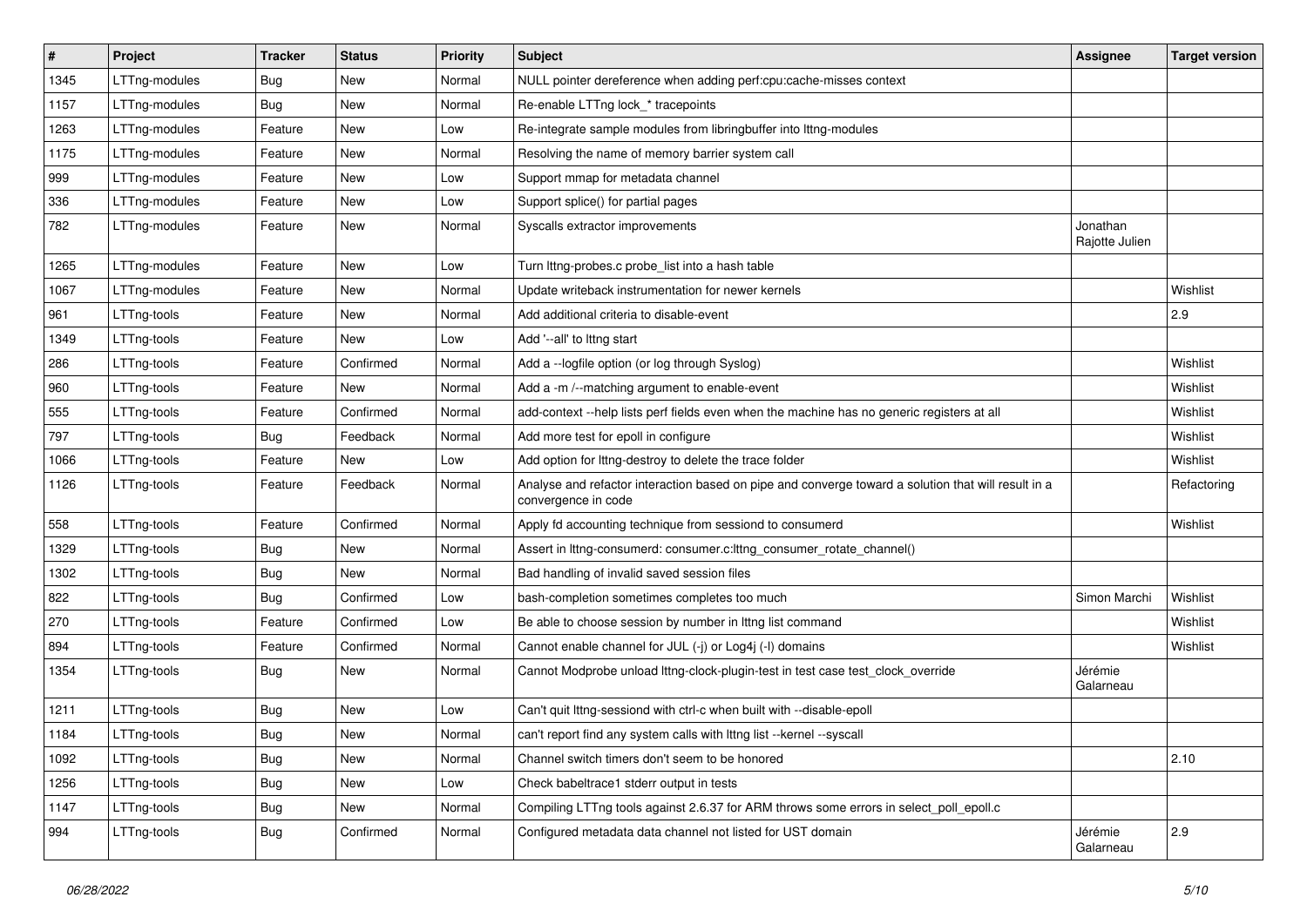| $\sharp$ | Project     | <b>Tracker</b> | <b>Status</b> | Priority | <b>Subject</b>                                                                                             | <b>Assignee</b>            | <b>Target version</b> |
|----------|-------------|----------------|---------------|----------|------------------------------------------------------------------------------------------------------------|----------------------------|-----------------------|
| 1072     | LTTng-tools | <b>Bug</b>     | New           | Low      | configure does not check for needed Libxml2 symbols                                                        | Philippe Proulx            |                       |
| 883      | LTTng-tools | Feature        | New           | Normal   | consumerd: Automatic reconnect to relayd                                                                   |                            | Wishlist              |
| 1017     | LTTng-tools | <b>Bug</b>     | Feedback      | Normal   | consumerd memory leak                                                                                      |                            |                       |
| 1135     | LTTng-tools | <b>Bug</b>     | Feedback      | Normal   | Contexts are applied to all channels without domain consideration                                          |                            |                       |
| 1128     | LTTng-tools | <b>Bug</b>     | Confirmed     | Normal   | Contexts can be added multiple times to a kernel channel                                                   |                            | 2.14                  |
| 1163     | LTTng-tools | Feature        | New           | Normal   | Create an Ittng-collectd skeleton for VM tracking feature                                                  | Michael<br>Jeanson         |                       |
| 77       | LTTng-tools | Feature        | Confirmed     | Low      | Create developper documentation for the LTTng "control" API                                                |                            | Wishlist              |
| 1181     | LTTng-tools | <b>Bug</b>     | New           | Normal   | Deadlock in session daemon and consumer for short lived apps in live per-pid                               |                            |                       |
| 573      | LTTng-tools | Feature        | Confirmed     | Normal   | Destroy an internal domain session on command error if created in that code flow                           |                            | Wishlist              |
| 409      | LTTng-tools | <b>Bug</b>     | Confirmed     | Low      | Detection of pipe close with POLLHUP poll(3) event                                                         |                            | Wishlist              |
| 720      | LTTng-tools | <b>Bug</b>     | Confirmed     | Low      | Disambiguating fully qualified event names, timestamp-sensitive metadata                                   |                            | Wishlist              |
| 1340     | LTTng-tools | <b>Bug</b>     | New           | Normal   | Document behavior of per-uid UST buffers with respect to asynchronously killed traced applications         | Philippe Proulx            |                       |
| 531      | LTTng-tools | <b>Bug</b>     | New           | Normal   | Event name scoping seems ill-defined                                                                       |                            | Wishlist              |
| 922      | LTTng-tools | Feature        | Feedback      | Normal   | Expose cpu_id as a context field in lttng-tools (add-context)                                              |                            | 2.9                   |
| 1215     | LTTng-tools | <b>Bug</b>     | Feedback      | Normal   | Failed to start lttng-sessiond process                                                                     |                            |                       |
| 1246     | LTTng-tools | <b>Bug</b>     | New           | Normal   | --filter expression parser accepts foo[bar]                                                                |                            |                       |
| 1248     | LTTng-tools | <b>Bug</b>     | New           | Normal   | filter-parser.y creates creates wrong ast for `hello[1][2]`                                                |                            |                       |
| 193      | LTTng-tools | Feature        | Feedback      | Normal   | Find a more intelligent heuristics for the FD reservation                                                  |                            | Wishlist              |
| 987      | LTTng-tools | <b>Bug</b>     | Confirmed     | Normal   | Incomplete string comparison pattern                                                                       | Jérémie<br>Galarneau       | 2.9                   |
| 1341     | LTTng-tools | Feature        | New           | Normal   | Introduce "--shm-path-ust" to clarify use vs documentation                                                 |                            |                       |
| 928      | LTTng-tools | <b>Bug</b>     | New           | Normal   | It is possible to specify multiple positional arguments in enable-event command with no effect             |                            | 2.9                   |
| 1016     | LTTng-tools | <b>Bug</b>     | Confirmed     | Normal   | Kernel syscalls test on ARM64(D02) fail on syscall "open" validation                                       | Jonathan<br>Rajotte Julien |                       |
| 1057     | LTTng-tools | Feature        | New           | Normal   | List only contexts that apply to a domain                                                                  |                            |                       |
| 1206     | LTTng-tools | Bug            | New           | Normal   | live per-pid channel with short lived app becomes unusable                                                 |                            |                       |
| 1243     | LTTng-tools | <b>Bug</b>     | New           | Normal   | Ittng 2.11 / 2.12 fails to destroy sessions.                                                               |                            |                       |
| 750      | LTTng-tools | Feature        | Confirmed     | _OW      | Ittng add-context --channel should accept a list of channels                                               |                            | Wishlist              |
| 932      | LTTng-tools | Feature        | Confirmed     | Normal   | LTTng client error code semantics are ill-defined                                                          | Jérémie<br>Galarneau       | 2.9                   |
| 1352     | LTTng-tools | Bug            | Feedback      | Normal   | LTTng consumer daemon crashed with error: "Attempt to send invalid file descriptor to master (fd =<br>-1)" |                            |                       |
| 1158     | LTTng-tools | Bug            | New           | Normal   | Ittng-create(1) man page: it is not documented that --shm-path only applies to the user space<br>domain    | Philippe Proulx 2.11       |                       |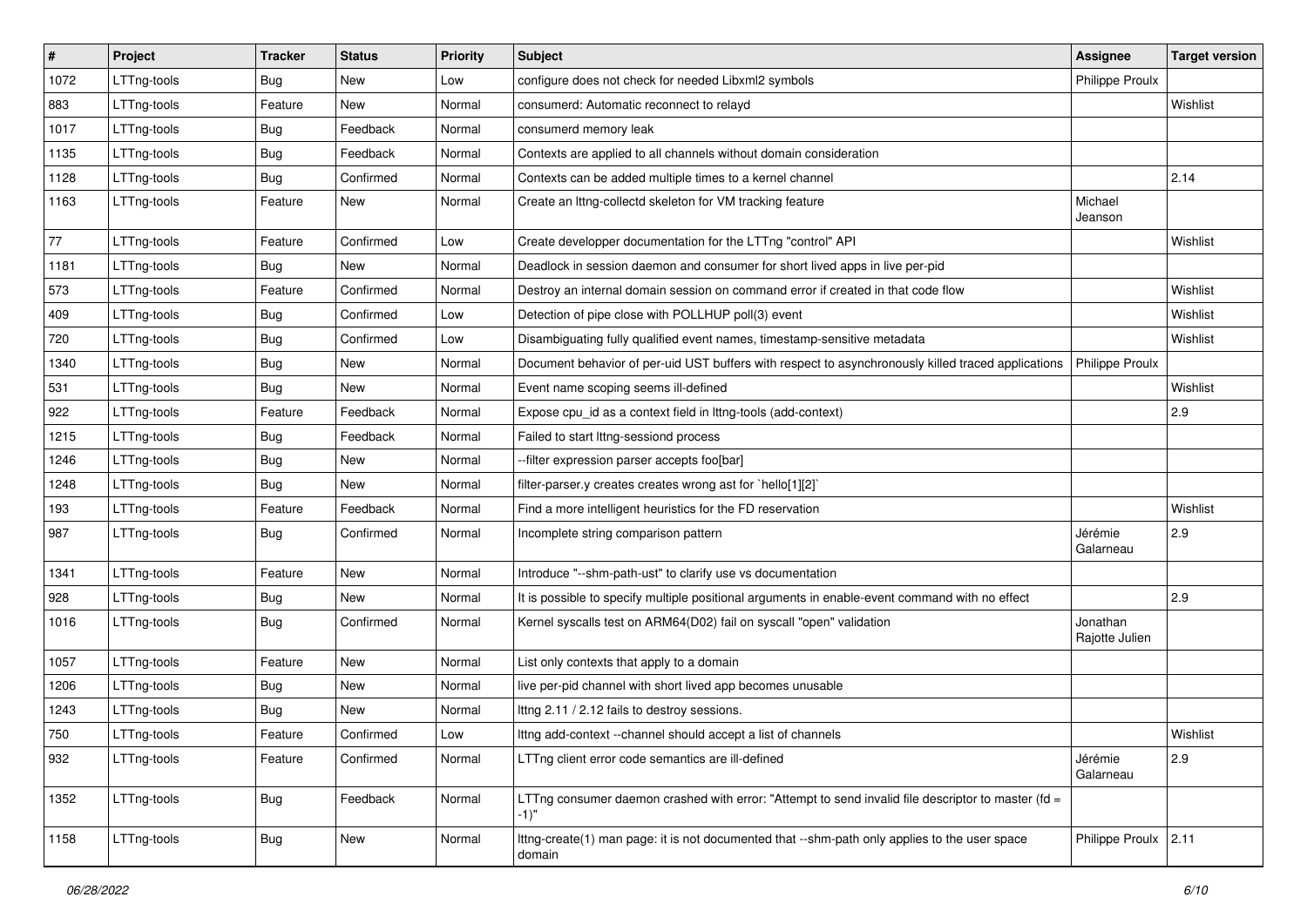| #    | Project     | <b>Tracker</b> | <b>Status</b> | <b>Priority</b> | <b>Subject</b>                                                                                                                                                   | Assignee                   | <b>Target version</b> |
|------|-------------|----------------|---------------|-----------------|------------------------------------------------------------------------------------------------------------------------------------------------------------------|----------------------------|-----------------------|
| 1026 | LTTng-tools | Bug            | New           | Normal          | lttng create should recover from a bad output option more gracefully                                                                                             |                            | 2.9                   |
| 1068 | LTTng-tools | <b>Bug</b>     | New           | Normal          | lttng-ctl: lttng_load_session_attr_get_override_ctrl_url() returns NULL when the destination override<br>is set using lttng_load_session_attr_set_override_url() |                            | 2.9                   |
| 445  | LTTng-tools | Feature        | Confirmed     | Normal          | Ittng enable-event and event redefinition: user feedback can be misleading                                                                                       |                            | Wishlist              |
| 1324 | LTTng-tools | <b>Bug</b>     | New           | Normal          | Ittng enable event() and Ittng enable event with filter() cannot always enable a "listed" recording<br>event rule                                                | Jérémie<br>Galarneau       |                       |
| 749  | LTTng-tools | Feature        | Confirmed     | Normal          | Ittng list <session> should list the contexts added to each channel</session>                                                                                    |                            | 2.11                  |
| 1025 | LTTng-tools | Bug            | <b>New</b>    | Normal          | Ittng load [--all] issues misleading message when there are no sessions to load                                                                                  |                            | 2.9                   |
| 1083 | LTTng-tools | Feature        | <b>New</b>    | Normal          | Ittng-load and save are somewhat schizophrenic                                                                                                                   |                            |                       |
| 1033 | LTTng-tools | Bug            | <b>New</b>    | Normal          | Ittng load does not preserve event or channel ordering                                                                                                           |                            | 2.9                   |
| 653  | LTTng-tools | <b>Bug</b>     | Confirmed     | Low             | LTTng memory allocation failure goes unreported                                                                                                                  |                            | Wishlist              |
| 1117 | LTTng-tools | <b>Bug</b>     | <b>New</b>    | Normal          | lttng-relayd should use specific major minor versions for relay-consumer and relay-viewer protocols                                                              |                            |                       |
| 1024 | LTTng-tools | <b>Bug</b>     | <b>New</b>    | Normal          | Ittng save [--all] issues misleading message when there are no sessions to save                                                                                  |                            | 2.9                   |
| 911  | LTTng-tools | Bug            | Confirmed     | Normal          | Ittng save and MI should both point to their XSDs                                                                                                                |                            | Wishlist              |
| 1124 | LTTng-tools | Bug            | Feedback      | Low             | Ittng-sessiond saves empty domain stubs                                                                                                                          |                            | Refactoring           |
| 1115 | LTTng-tools | Bug            | New           | Normal          | LTTng sessiond should accept different agent minor version number                                                                                                |                            |                       |
| 15   | LTTng-tools | Feature        | Confirmed     | Low             | LTTng simple trace                                                                                                                                               |                            | Wishlist              |
| 1318 | LTTng-tools | Bug            | New           | Normal          | lttng-tools configured with --with-consumerd32-libdir --with-consumerd32-bin does not start a 32bit<br>consumerd on launch                                       |                            | 2.12                  |
| 919  | LTTng-tools | <b>Bug</b>     | Confirmed     | Normal          | "Ittng track" list pid in order when listing with ust. Kernel is alright. look for sorting and output                                                            |                            | 2.9                   |
| 833  | LTTng-tools | Bug            | Confirmed     | Normal          | memcpy of non-packed struct into packed struct (possible layout mismatch)                                                                                        | Jonathan<br>Rajotte Julien | 2.14                  |
| 1262 | LTTng-tools | Bug            | <b>New</b>    | Low             | Metadata channel properties are not configurable (kernel domain)                                                                                                 |                            |                       |
| 1133 | LTTng-tools | Feature        | New           | Normal          | Metadata regeneration does not have to be "destructive"                                                                                                          |                            | 2.11                  |
| 106  | LTTng-tools | Feature        | Confirmed     | Normal          | Missing context information in list command                                                                                                                      |                            | Wishlist              |
| 1159 | LTTng-tools | <b>Bug</b>     | Feedback      | Low             | Missing documentation: before Linux 4.17, suspending the system while tracing is active can result<br>in incorrect event record timestamps                       | <b>Philippe Proulx</b>     | 2.11                  |
| 1116 | LTTng-tools | Bug            | New           | Normal          | MI XSD minor version should have been bumped once or twice (?) between tools 2.8 and 2.10                                                                        |                            |                       |
| 137  | LTTng-tools | Feature        | Confirmed     | Normal          | No more tracing possible after consumerD dies (via kill command)                                                                                                 |                            | Wishlist              |
| 930  | LTTng-tools | Bug            | New           | Normal          | "Non-default channel exists within session" when enabling UST/kernel and agent events                                                                            |                            | 2.9                   |
| 1267 | LTTng-tools | Bug            | New           | Low             | odr-violation for config str yes                                                                                                                                 |                            |                       |
| 752  | LTTng-tools | Bug            | In Progress   | Low             | Output paths need better handling than truncation                                                                                                                | Philippe Proulx            | 2.9                   |
| 1114 | LTTng-tools | Bug            | <b>New</b>    | Normal          | Possible invalid discarded events count                                                                                                                          |                            | 2.10                  |
| 592  | LTTng-tools | Bug            | Confirmed     | Low             | Potential trace process subdirectory name collision with PID namespaces                                                                                          |                            | Wishlist              |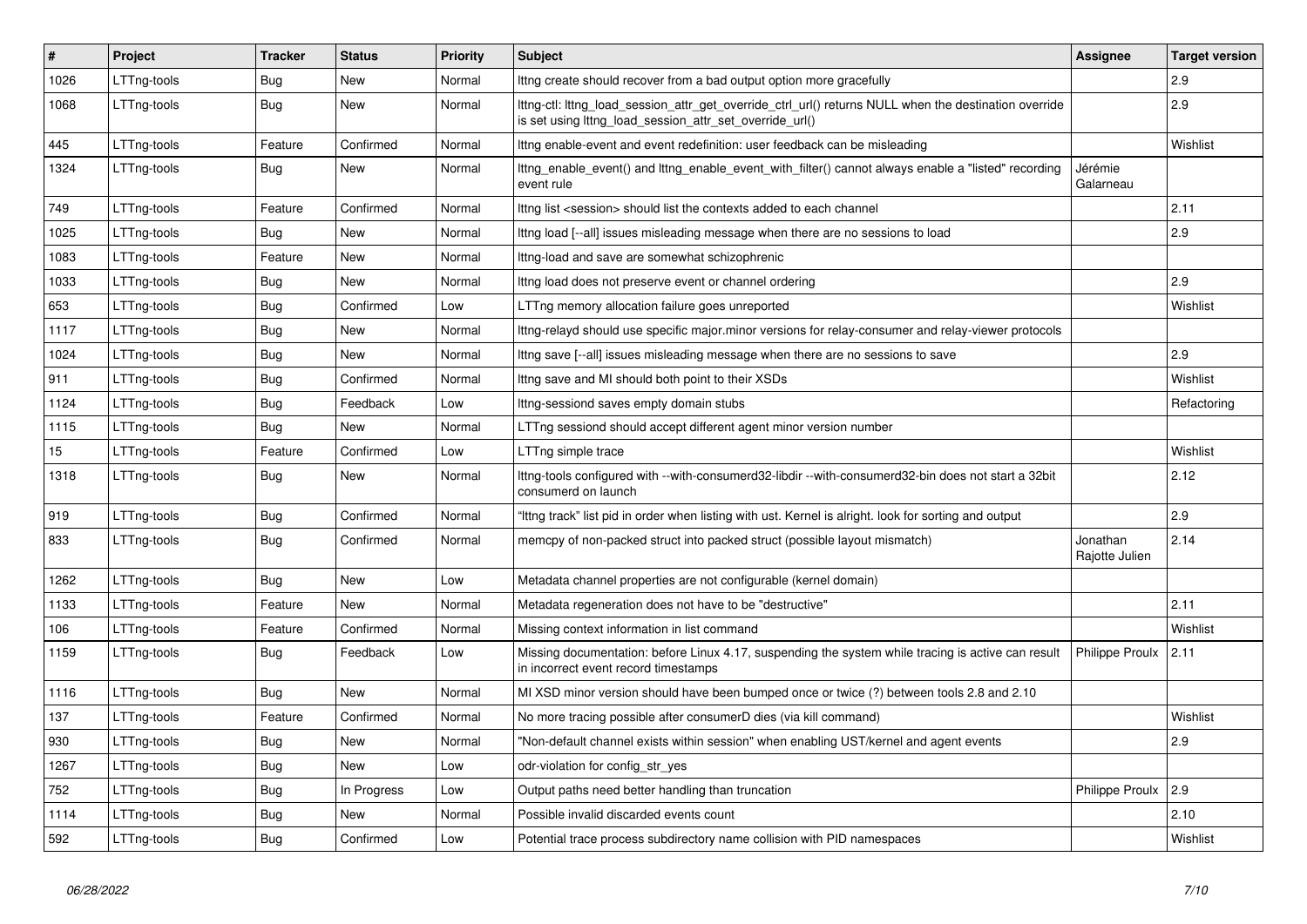| $\vert$ # | Project     | <b>Tracker</b> | <b>Status</b> | Priority | Subject                                                                                 | Assignee                   | <b>Target version</b> |
|-----------|-------------|----------------|---------------|----------|-----------------------------------------------------------------------------------------|----------------------------|-----------------------|
| 985       | LTTng-tools | Feature        | Confirmed     | Normal   | Print *real* total size of buffers on channel listing                                   | Jonathan<br>Rajotte Julien | 2.9                   |
| 993       | LTTng-tools | Bug            | Feedback      | Normal   | Re-enabling disabled events create new tracepoint events                                |                            |                       |
| 1127      | LTTng-tools | Feature        | Confirmed     | Normal   | regression/tool/filtering use local gen-ust-event instead of tests/utils                |                            | Refactoring           |
| 1219      | LTTng-tools | <b>Bug</b>     | New           | Normal   | regression/tools/clear intermitent failure on powerpc                                   | Jérémie<br>Galarneau       | 2.12                  |
| 1182      | LTTng-tools | <b>Bug</b>     | New           | Normal   | relayd mishandles channels configured with tracefile-count == 0 and tracefile-size != 0 |                            | 2.9                   |
| 35        | LTTng-tools | Feature        | Confirmed     | Normal   | Remote administration                                                                   |                            | Wishlist              |
| 1342      | LTTng-tools | <b>Bug</b>     | New           | Low      | Rotation thread's handling of session consumed size notifications is racy               | Jérémie<br>Galarneau       |                       |
| 1180      | LTTng-tools | Feature        | New           | Normal   | SDT tracing does not work when the probes are compiled with semaphores                  | Francis<br>Deslauriers     | 2.11                  |
| 599       | LTTng-tools | Feature        | Confirmed     | Normal   | second snapshot not to gather data from the previous snapshot (no repeated events)      |                            | Wishlist              |
| 984       | LTTng-tools | Feature        | New           | Normal   | Session path in LTTng profiles should not contain date and time                         |                            | Wishlist              |
| 632       | LTTng-tools | Feature        | Confirmed     | Normal   | Several commands could benefit from an "all" option                                     |                            | Wishlist              |
| 897       | LTTng-tools | <b>Bug</b>     | Confirmed     | Normal   | Some commands are not gracefully handling the absence of a session daemon               | Jonathan<br>Rajotte Julien | 2.9                   |
| 901       | LTTng-tools | <b>Bug</b>     | Confirmed     | Normal   | Some liblttng-ctl don't return LTTNG_OK on success                                      | Jérémie<br>Galarneau       | 2.9                   |
| 1270      | LTTng-tools | <b>Bug</b>     | In Progress   | Normal   | testsuite should use babeltrace2 binary if found                                        |                            |                       |
| 1271      | LTTng-tools | <b>Bug</b>     | New           | Normal   | testsuite should use bt2 python imports                                                 |                            |                       |
| 1331      | LTTng-tools | <b>Bug</b>     | Feedback      | Normal   | test_unix_socket fails for 64 bit arches on alpine linux but passes on 32bit arches     |                            |                       |
| 1059      | LTTng-tools | <b>Bug</b>     | Confirmed     | Normal   | The save and load commands do not use the same default home directory                   |                            |                       |
| 1105      | LTTng-tools | <b>Bug</b>     | <b>New</b>    | Normal   | The trigger API should warn the client when an unsupported condition is being used      |                            | 2.10                  |
| 766       | LTTng-tools | Feature        | New           | Normal   | Trace file rotation to consider older sessions in same tree                             |                            | Wishlist              |
| 821       | LTTng-tools | Feature        | New           | Low      | trace session name in the metadata                                                      |                            | Wishlist              |
| 1102      | LTTng-tools | <b>Bug</b>     | In Progress   | Normal   | Trigger conditions are not evaluated on subscription                                    |                            | 2.10                  |
| 561       | LTTng-tools | <b>Bug</b>     | Confirmed     | Low      | Under certain conditions, a user-space trace may overwrite itself                       |                            | Wishlist              |
| 1287      | LTTng-tools | Feature        | New           | Low      | Use abstract sockets for Ittng-consumerd UST shared memory files                        |                            |                       |
| 1197      | LTTng-tools | Feature        | New           | Low      | Use renameat2() to atomically exchange metadata on metadata regenerate                  |                            |                       |
| 566       | LTTng-tools | Feature        | Confirmed     | Normal   | User-space data buffering schemes and the lttng user interface                          |                            | Wishlist              |
| 1137      | LTTng-tools | Feature        | Confirmed     | Normal   | Version handshake for lttng-consumerd and lttng-sessiond                                |                            | 2.11                  |
| 986       | LTTng-tools | Feature        | New           | Normal   | Warn when unreasonably short timer values are used                                      | Jérémie<br>Galarneau       | Wishlist              |
| 713       | LTTngTop    | Feature        | New           | Low      | Throughput display should be harmonized with Ittng usage                                |                            |                       |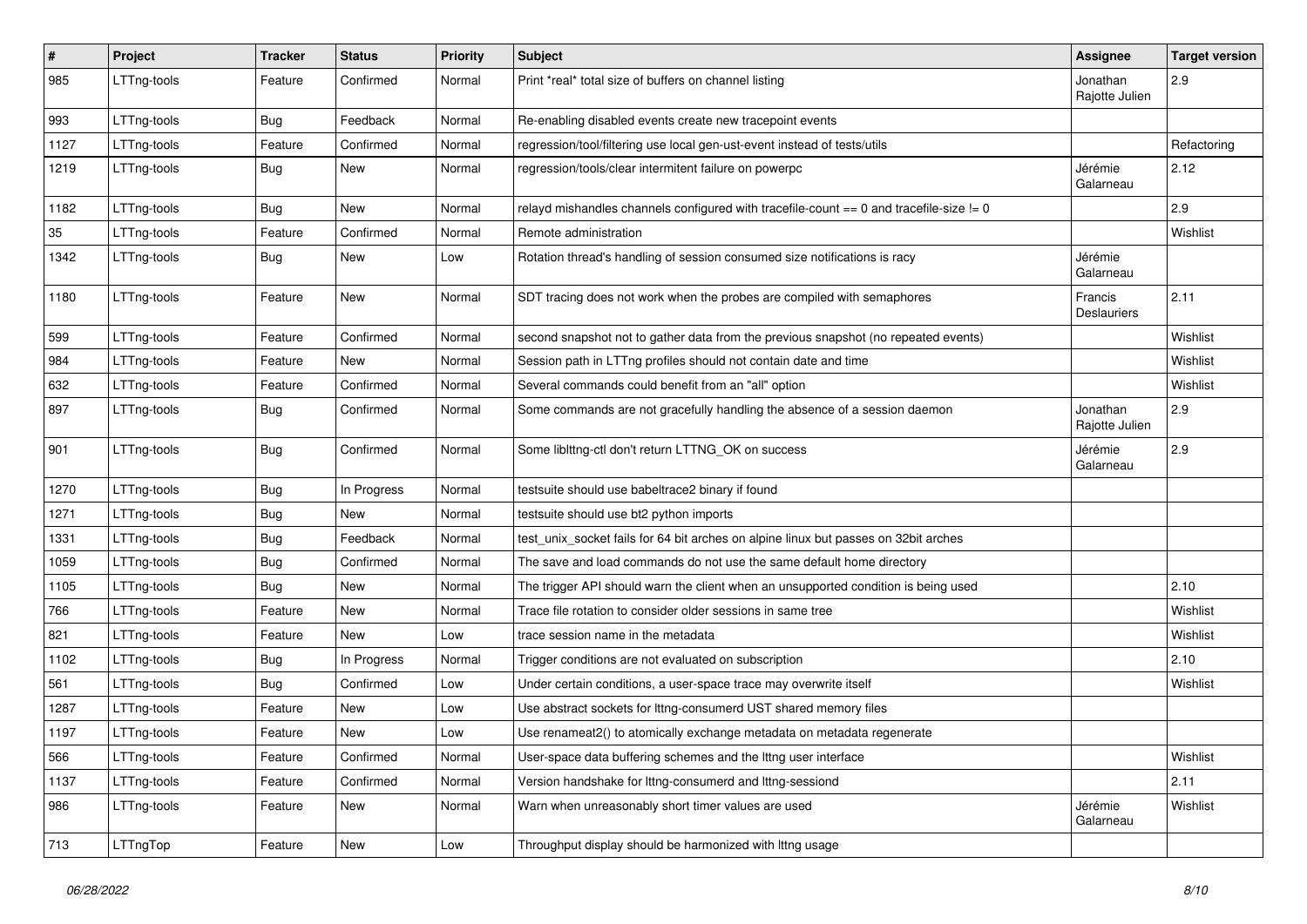| #    | Project                                | <b>Tracker</b> | <b>Status</b> | <b>Priority</b> | Subject                                                                         | Assignee                   | <b>Target version</b> |
|------|----------------------------------------|----------------|---------------|-----------------|---------------------------------------------------------------------------------|----------------------------|-----------------------|
| 1285 | LTTng-UST                              | <b>Bug</b>     | Feedback      | Normal          | about close file failed for lttng-ust module                                    |                            |                       |
| 1294 | LTTng-UST                              | <b>Bug</b>     | New           | Normal          | add-context fails silently with perf_event_paranoid=4, no trace produced        |                            |                       |
| 527  | LTTng-UST                              | Feature        | New           | Normal          | Add git version information to project version                                  |                            |                       |
| 1100 | LTTng-UST                              | Feature        | New           | Normal          | Add (possibly symbolic) event whenever blocking occurs due to excessive events  |                            | Wishlist              |
| 602  | LTTng-UST                              | Feature        | New           | Normal          | Add session to metadata environment                                             |                            |                       |
| 520  | LTTng-UST                              | Feature        | New           | Normal          | Allow override of /var/run directory                                            |                            |                       |
| 508  | LTTng-UST                              | Feature        | Feedback      | Normal          | arrays of floats are stored and/or displayed as arrays of ints                  |                            | Wishlist              |
| 1320 | LTTng-UST                              | <b>Bug</b>     | Feedback      | Normal          | Assert in Ittng-ring-buffer-client.h:437: client_buffer_begin()                 |                            |                       |
| 717  | LTTng-UST                              | Feature        | New           | Low             | Better validation of tracepoint provider headers?                               |                            |                       |
| 85   | LTTng-UST                              | Feature        | In Progress   | Normal          | Create a benchmark test                                                         | Jonathan<br>Rajotte Julien |                       |
| 395  | LTTng-UST                              | Feature        | New           | Normal          | Enable channel after start session                                              |                            | Wishlist              |
| 1132 | LTTng-UST                              | <b>Bug</b>     | New           | High            | Fails to build with Crosscompiler                                               |                            |                       |
| 1109 | LTTng-UST                              | <b>Bug</b>     | Feedback      | Low             | Fork() test 9 from Linux Test Project fails when traced with userspace events   |                            |                       |
| 292  | LTTng-UST                              | <b>Bug</b>     | Confirmed     | Low             | Generated header files should not conflict with ust or standard ones.           | Yannick<br>Brosseau        |                       |
| 65   | LTTng-UST                              | Feature        | New           | Low             | Helper script to generate the tracepoint shared library                         |                            | Wishlist              |
| 327  | LTTng-UST                              | Feature        | On pause      | Normal          | Implement missing hostname context                                              | Michael<br>Jeanson         |                       |
| 965  | LTTng-UST                              | Feature        | New           | High            | Implement UST statedump                                                         | Mathieu<br>Desnoyers       | Wishlist              |
| 1203 | LTTng-UST                              | Bug            | New           | Normal          | Improve documentation of Ittng-ust with daemons                                 | <b>Philippe Proulx</b>     |                       |
| 446  | LTTng-UST                              | Feature        | New           | Normal          | Improve process startup time with many events                                   |                            |                       |
| 710  | LTTng-UST                              | Feature        | New           | Normal          | List event fields in the same order as the TP definition                        |                            |                       |
| 51   | LTTng-UST                              | Feature        | New           | Low             | Ittng-gen-tp: add python module output                                          |                            | Wishlist              |
| 525  | LTTng-UST                              | <b>Bug</b>     | Confirmed     | Low             | new "notifications" from UST do not strictly respect LTTNG_UST_REGISTER_TIMEOUT |                            |                       |
| 1242 | LTTng-UST                              | <b>Bug</b>     | Feedback      | Normal          | SEGV on process exit with shared library                                        | Mathieu<br>Desnoyers       |                       |
| 447  | LTTng-UST                              | Feature        | New           | Normal          | Support dlopen/dlclose of probe providers                                       |                            |                       |
| 440  | LTTng-UST                              | Feature        | New           | Normal          | Tracepoint Documentation                                                        |                            | Wishlist              |
| 483  | LTTng-UST                              | Feature        | New           | Normal          | Use "man 3 backtrace" to dump the stack state at record start (attach) time.    |                            |                       |
| 971  | <b>Trace Compass UX</b><br>Experiments | Feature        | New           | Normal          | Trace digging tool                                                              |                            |                       |
| 1356 | Userspace RCU                          | <b>Bug</b>     | New           | Normal          | I have a doubt about the urcu_bp_smp_mb_slave called in _urcu_bp_read_unlock.   |                            |                       |
| 941  | Userspace RCU                          | Feature        | New           | Normal          | URCU flavor which can be used across processes using shared memory              |                            | Wishlist              |